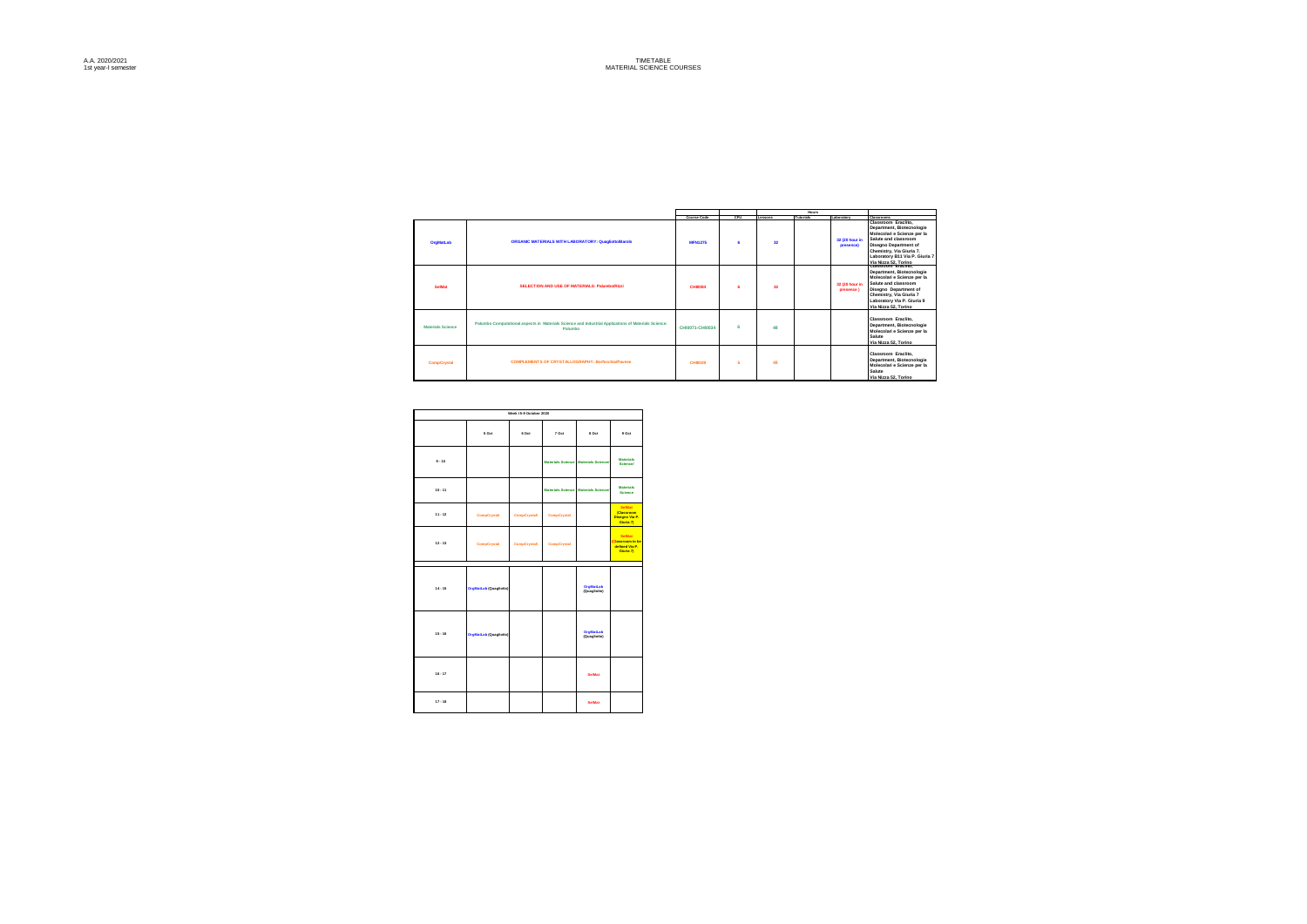|           |                        | Week II: 12-16 October 2020 |                           |                           |                                                                       |           |                          |                           | Week II: 19 - 23 October 2020                   |                                                                 |                          |
|-----------|------------------------|-----------------------------|---------------------------|---------------------------|-----------------------------------------------------------------------|-----------|--------------------------|---------------------------|-------------------------------------------------|-----------------------------------------------------------------|--------------------------|
|           | 12 Oct                 | <b>13 Oct</b>               | 14 Oct                    | 15 Oct                    | 16 Oct                                                                |           | 19 Oct                   | 20 Oct                    | 21 Oct                                          | 22 Oct                                                          | 23 Oct                   |
| $9 - 10$  |                        |                             | <b>Materials Science</b>  | SeiMat                    | OrgMatLab<br>(Quagtono)<br>(Classroom<br>Disegno Via P.<br>Giuria 7)  | $9 - 10$  |                          |                           | <b>Materials Science/</b>                       | <b>SelMat</b>                                                   | <b>Materials Science</b> |
| $10 - 11$ |                        |                             | <b>Materials Sciences</b> | <b>SelMat</b>             | OrgMatLab<br>(Quaglotto)<br>(Classroom<br>Disegno Via P.<br>Giuria 7) | $10 - 11$ |                          |                           | <b>Materials Science/</b>                       | <b>Selling</b>                                                  | <b>Materials Science</b> |
| $11 - 12$ | CompCrystal            | CompCrystal                 |                           | OrgMatLab<br>(Quagliotto) |                                                                       | $11 - 12$ | CompCrystal              | CompCrystal               |                                                 | OrgMatLab<br>(Quagliotto)                                       |                          |
| $12 - 13$ | CompCrystal            | CompCrystal                 |                           | OrgMatLab<br>(Quagliotto) |                                                                       | $12 - 13$ | CompCrystal              | CompCrystal               |                                                 | OrgMatLab<br>(Quagliotto)                                       |                          |
| $14 - 15$ |                        |                             |                           |                           |                                                                       | $14 - 15$ | <b>Materials Science</b> | OrgMatLab<br>(Quagliotto) |                                                 |                                                                 |                          |
| $15 - 16$ |                        |                             |                           |                           |                                                                       | $15 - 16$ | <b>Materials Science</b> | OrgMatLab<br>(Quagliotto) |                                                 |                                                                 |                          |
| $16 - 17$ |                        |                             |                           |                           |                                                                       | $16 - 17$ |                          | SelMan                    |                                                 |                                                                 |                          |
| $17 - 18$ |                        |                             |                           |                           |                                                                       | $17 - 18$ |                          | SelMan                    |                                                 |                                                                 |                          |
|           |                        |                             |                           |                           |                                                                       |           |                          |                           |                                                 |                                                                 |                          |
|           |                        | Week IV: 26-30 October 2020 |                           |                           |                                                                       |           |                          |                           | Week V: dal 2 al 6 November 2020                |                                                                 |                          |
|           | 26 Oct                 | 27 Oct                      | 28 Oct                    | 29 Oct                    | 30 Oct                                                                |           | 2-nov                    | $3 - n \sigma r$          | 4-nov                                           | 5-nov                                                           | 6-nov                    |
| $9 - 10$  |                        |                             | <b>Materials Science</b>  | SelMat                    | <b>Materials</b><br><b>Science</b>                                    | $9 - 10$  |                          |                           |                                                 | <b>Materials Science</b>                                        |                          |
| $10 - 11$ |                        |                             | <b>Materials Science</b>  | <b>Selling</b>            | Materials<br>Science                                                  | $10 - 11$ |                          |                           |                                                 | <b>Materials Science</b>                                        |                          |
| $11 - 12$ | CompCrystal            | CompCrystal                 |                           | OrgMatLab<br>(Quagliotto) |                                                                       | $11 - 12$ | CompCrystal              | CompCrystal               |                                                 | <b>OrgMatLab @arolo</b><br>classroom Disegno<br>Via P. Giuria 7 | <b>Materials Science</b> |
| $12 - 13$ | CompCrystal            | CompCrystal                 |                           | OrgMatLab<br>(Quagliotto) |                                                                       | $12 - 13$ | CompCrystal              | CompCrystal               |                                                 | OrgMatLab (Barolo<br>classroom Disegno<br>Via P. Giuria 7       | <b>Materials Science</b> |
| $14 - 15$ | OrgMatLab (Quagliotto) | SelMat                      |                           |                           | <b>Selling</b>                                                        | $14 - 15$ | <b>Materials Science</b> |                           | Mat (Classroom<br>Disegno Via P.<br>Giuria 7)   | <b>Selling</b>                                                  | <b>SelMan</b>            |
| $15 - 16$ | OrgMatLab (Quagliotto) | SelMat                      |                           |                           | SelMat                                                                | $15 - 16$ | <b>Materials Science</b> |                           | eiMat (Classroon<br>Disegno Via P.<br>Giuria 7) | <b>SelMat</b>                                                   | <b>SelMat</b>            |
| $16 - 17$ |                        |                             |                           | OrgMatLab<br>(Barolo)     |                                                                       | $16 - 17$ |                          | OrgMatLab (Barolo)        |                                                 |                                                                 |                          |
| $17 - 18$ |                        |                             |                           | OrgMatLab<br>(Barolo)     |                                                                       | $17 - 18$ |                          | OrgMatLab (Barolo)        |                                                 |                                                                 |                          |

A.A. 2020/2021 1st year-I semester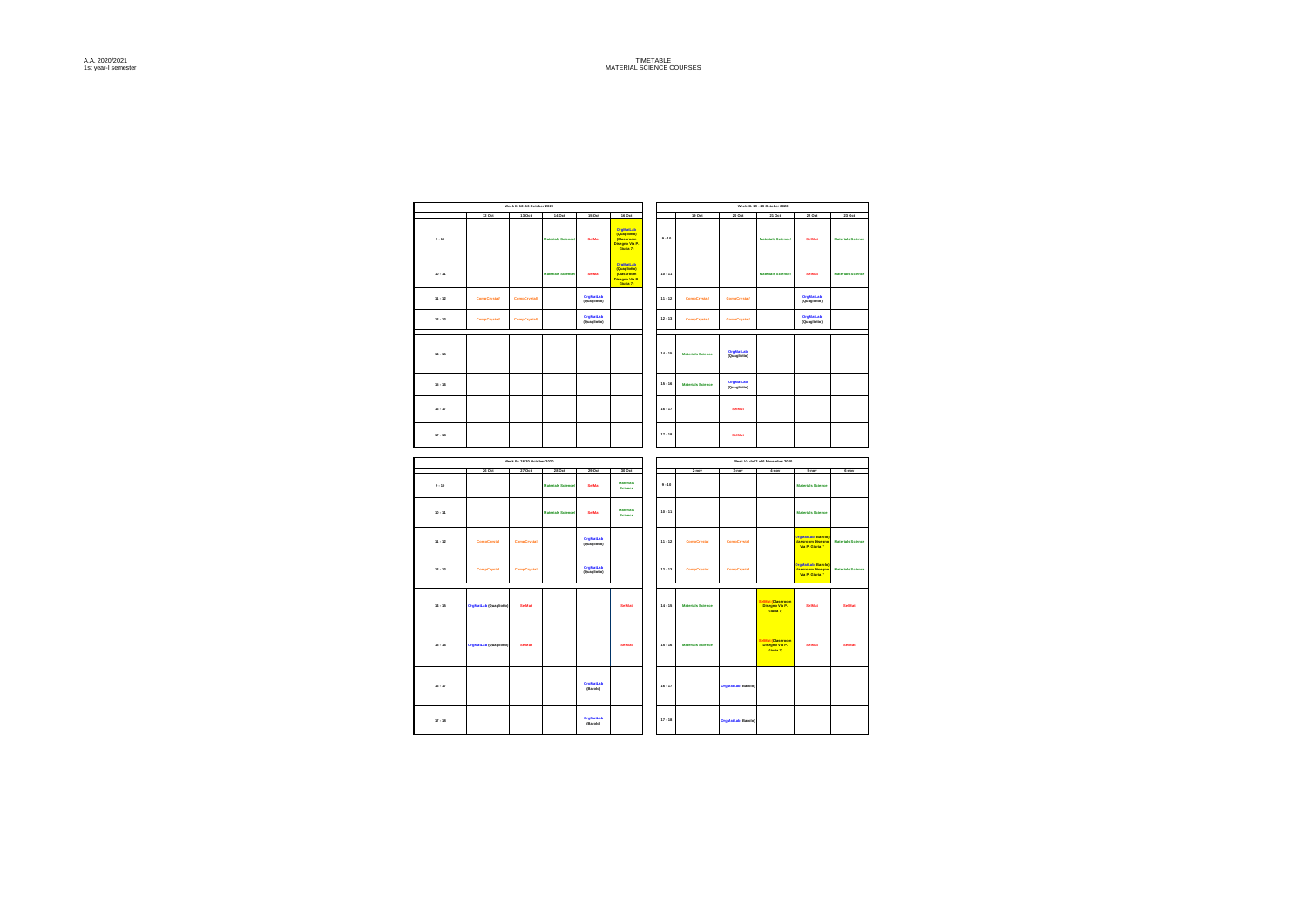|           |                          | Week VI: 9-13 November 2020 |                          |                                                                                |                             | Week VII: 16-20 November 2020 |                           |                                                         |                          |                           |                          |  |  |
|-----------|--------------------------|-----------------------------|--------------------------|--------------------------------------------------------------------------------|-----------------------------|-------------------------------|---------------------------|---------------------------------------------------------|--------------------------|---------------------------|--------------------------|--|--|
|           | $2-00x$                  | 10-nov                      | $11$ -nov                | $12 - nov$                                                                     | $13 - new$                  |                               | 16-now                    | 17-nov                                                  | 18-nov                   | $12 - new$                | $20-new$                 |  |  |
| $9 - 10$  |                          |                             | <b>Materials Science</b> | <b>OrgMatLab</b><br>(Barolo)<br>classroom<br><b>Disegno Via P.</b><br>Ciuria 7 |                             | $9 - 10$                      |                           | <b>SelMat (Classroom</b><br>Diseano Via P.<br>Giuria 71 | <b>Materials Science</b> | <b>SeMat</b>              | <b>Materials Science</b> |  |  |
| $10 - 11$ |                          |                             | <b>Materials Science</b> | OrgMatLab<br>(Barolo)<br>classroom<br><b>Disegno Via P.</b><br>Ciuria 7        |                             | $10 - 11$                     |                           | <b>SelMat (Classroom</b><br>Diseano Via P.<br>Giuria 71 | <b>Materials Science</b> | <b>SelMan</b>             | <b>Materials Science</b> |  |  |
| $11 - 12$ | CompCrystal              | CompCrystal                 |                          |                                                                                | Materials<br><b>Science</b> | $11 - 12$                     | CompCryatal               | CompCrystal                                             |                          | <b>OrgMatLab (Barolo)</b> |                          |  |  |
| $12 - 13$ | CompCrystal              | CompCrystal                 |                          |                                                                                | Materials<br><b>Science</b> | $12 - 13$                     | CompCryatal               | CompCrystal                                             |                          | <b>OrgMatLab (Barolo)</b> |                          |  |  |
| $14 - 15$ | <b>Materials Science</b> | <b>SelMat</b>               |                          | <b>SelMat</b>                                                                  | OrgMatLab<br>(Barolo)       | $14 - 15$                     | <b>SelMat</b>             | <b>Materials Science</b>                                |                          |                           |                          |  |  |
| $15 - 16$ | <b>Materials Science</b> | <b>SelMat</b>               |                          | <b>SelMat</b>                                                                  | OrgMatLab<br>(Barolo)       | $15 - 16$                     | <b>SelMat</b>             | <b>Materials Science</b>                                |                          |                           |                          |  |  |
| $16 - 17$ | CompCrystal/             | OrgMatLab<br>(Barolo)       |                          |                                                                                |                             | $16 - 17$                     | <b>OrgMatLab (Barolo)</b> |                                                         |                          |                           |                          |  |  |
| $17 - 18$ | CompCrystal/             | OrgMatLab<br>(Barolo)       |                          |                                                                                |                             | $17 - 18$                     | OrgMatLab (Barolo)        |                                                         |                          |                           |                          |  |  |

|           |                  | Week VII: 23-27 November 2020 |                  |                  |           |           |             |                     | Week DC: 30 November- 4 December 2020 |           |                          |
|-----------|------------------|-------------------------------|------------------|------------------|-----------|-----------|-------------|---------------------|---------------------------------------|-----------|--------------------------|
|           | $23 - n$ ov      | $24 - n$ ov                   | $25-0$           | 26-nov           | $27-00v$  |           | $30 - nov$  | $1 - 1$             | 2dk                                   | 3-dic     | 4-dic                    |
| $9 - 10$  | OroMatLab        | <b>OroMatLab</b>              | <b>OroMatLab</b> | <b>OrgMatLab</b> | OrgMatLab | $9 - 10$  |             |                     | <b>Materials Science</b>              |           | <b>Materials Science</b> |
| $10 - 11$ | OrgMatLab        | <b>OrgMatLab</b>              | OrgMatLab        | <b>OrgMatLab</b> | OrgMatLab | $10 - 11$ |             |                     | <b>Materials Science</b>              |           | <b>Materials Science</b> |
| $11 - 12$ | OrgMatLab        | <b>OrgMatLab</b>              | OrgMatLab        | <b>OrgMatLab</b> | OrgMatLab | $11 - 12$ | CompCryatal | CompCrystal         |                                       |           |                          |
| $12 - 13$ | <b>OroMatLab</b> | <b>OroMatLab</b>              | <b>OroMatLab</b> | <b>OrgMatLab</b> | OrgMatLab | $12 - 13$ | CompCryatal | CompCrystal         |                                       |           |                          |
|           |                  |                               |                  |                  |           |           |             |                     |                                       |           |                          |
| $14 - 15$ | <b>OroMatLab</b> | <b>OroMatLab</b>              | <b>OroMatLab</b> | <b>OrgMatLab</b> | OrgMatLab | $14 - 15$ | SelMantab   | SelMat/Lab          | SelMat/Lab                            | SelMatLab | SelMastab                |
| $15 - 16$ | <b>OroMatLab</b> | <b>OroMatLab</b>              | <b>OroMatLab</b> | <b>OrgMatLab</b> | OroMatLab | $15 - 16$ | SelManLab   | <b>ReiMarit als</b> | SelMat/Lab                            | SelMatLab | SelMastab                |
| $16 - 17$ | <b>OroMatLab</b> | <b>OroMatLab</b>              | <b>OroMatLab</b> | <b>OrgMatLab</b> | OroMatLab | $16 - 17$ | SelManLab   | <b>SelMat/Lab</b>   | SelMat/Lab                            | SelMasLab | SelMantab                |
| 17.18     | OroMatLab        | OroMatLab                     | <b>OroMatLab</b> | <b>OrgMatLab</b> | OroMatLab | 17.18     | SelManLab   | <b>SelMat/Lab</b>   | SelManLab                             | SelMasLab | SelMantab                |